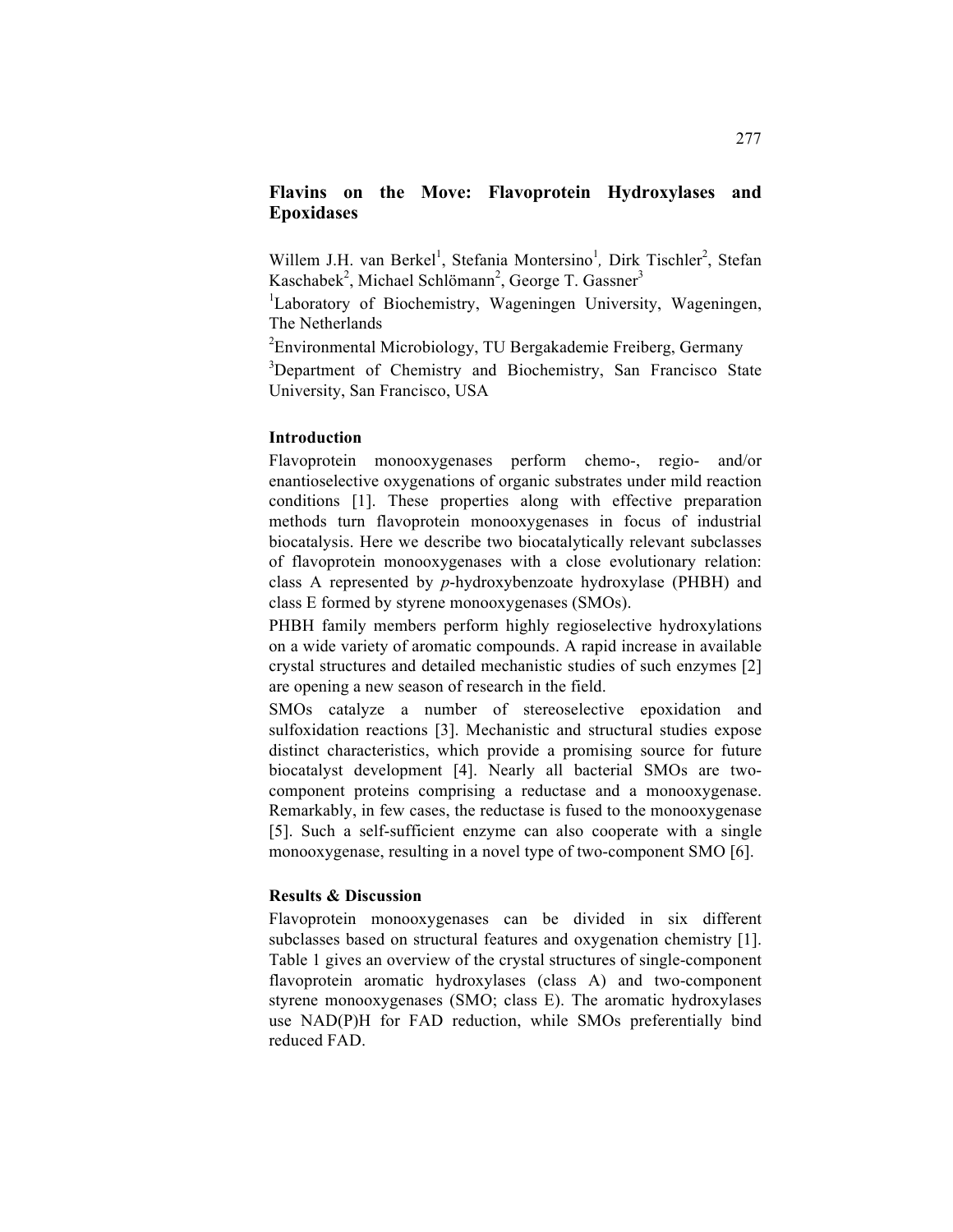| <b>PDB</b>               | <b>Enzyme</b>                                                     |
|--------------------------|-------------------------------------------------------------------|
| 1PBE                     | 4-hydroxybenzoate 3-hydroxylase (PHBH)                            |
| 1PN <sub>0</sub><br>1FOH | phenol 2-monooxygenase (PHHY)                                     |
| 2DKH<br>2DKI             | 3-hydroxybenzoate 4-hydroxylase (3HB4H)                           |
| 2QA1<br>2QA2             | $UW16$ 12-hydroxylase (PgaE/CabE)                                 |
| 2R0C<br>2R0G<br>2R0P     | 7-carboxy-K252c hydroxylase (RebC)                                |
| 2VOU                     | 2,6-dihydroxypyridine 3-hydroxylase (DHPH)                        |
| 2RGJ                     | Phenazine-1-carboxylate hydroxylase (PhzS)                        |
| 3IHG                     | Aklavinone 11-hydroxylase (RdmE)                                  |
| 3GMB<br>3GMC             | 2-methyl-3-hydroxypyridine-5-carboxylic acid<br>oxygenase (MHPCO) |
| 3IHM                     | Styrene monooxygenase (StyA)                                      |

**Table 1. Crystal structures of one-component flavoprotein hydroxylases and two-component epoxidases**

## Class A enzymes

PHBH catalyzes the conversion of 4-hydroxybenzoates into protocatechuates. PHBH catalysis is strictly controlled by the effector role of the aromatic substrate, resulting in a narrow substrate specificity [2]. Potential substrates such as 4-aminobenzoate and 2-hydroxy-4 aminobenzoate perfectly bind in the active site but are not converted because they fail to stimulate the reduction of the flavin by NAD(P)H [7]. PHBH hydroxylates fluorinated substrates predominantly at C3, but is less regioselective and efficient with chlorinated 4-hydroxybenzoates [8].

Phenol hydroxylase (PHHY) from *Trichosporon cutaneum* catalyzes the conversion of monophenols into catechols. The enzyme accepts hydroxyl-, amino-, halogen- or methyl derivatives of phenol [9]. PHHY shows significant uncoupling of substrate hydroxylation, and the regioselectivity of hydroxylation of fluorinated phenols is pH dependent [10]. Residues involved in the catalytic functions of PHHY are very different from those of PHBH [11].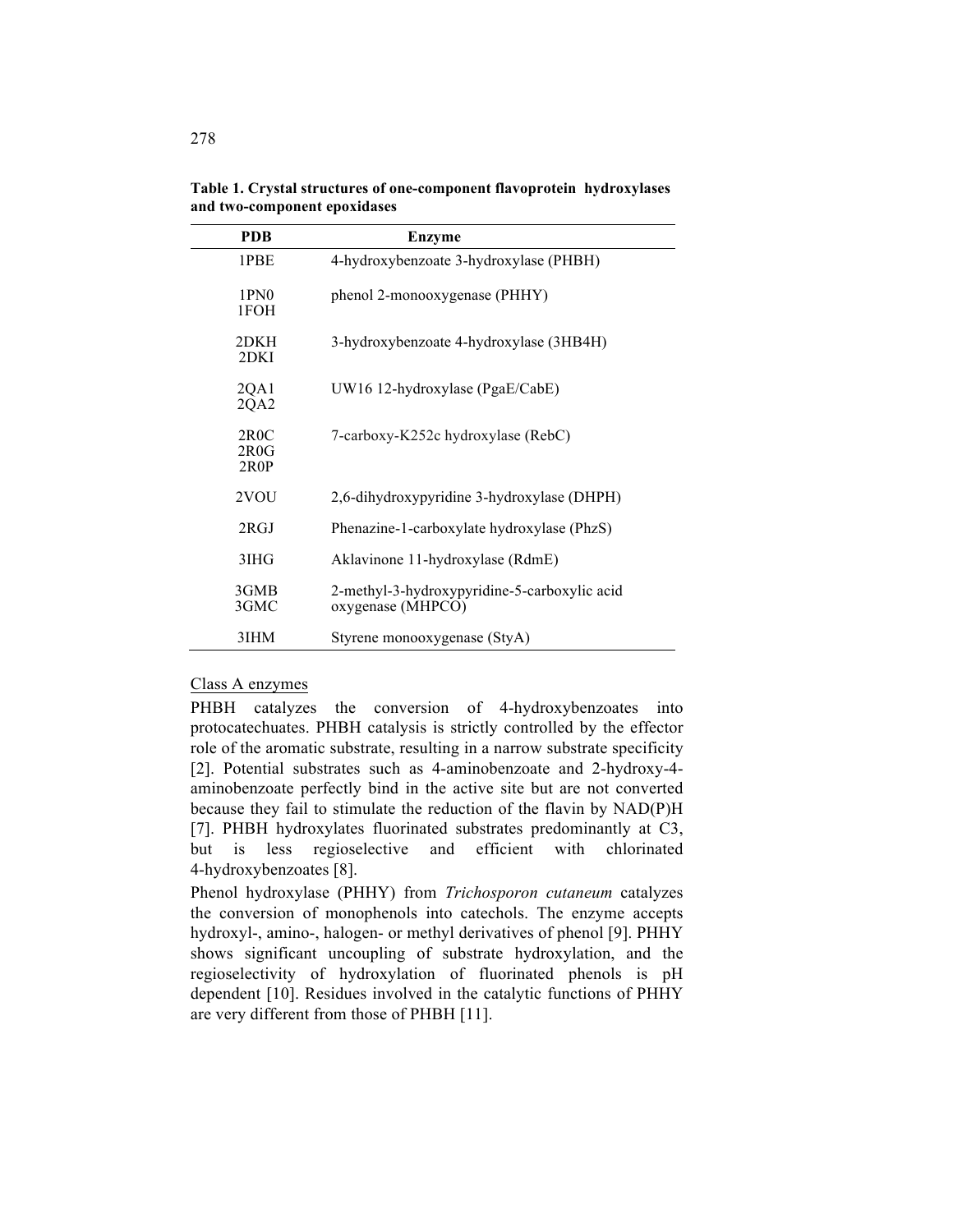3-Hydroxybenzoate 4-hydroxylase (3HB4H) from *Comamonas testosteroni* catalyzes the conversion of 3-hydroxybenzoates into protocatechuates. The enzyme is closely related to PHHY and residues in the active sites are well conserved. Attempts to switch the substrate specificity of 3HB4H from 3-hydroxybenzoate to phenol by directed evolution did not show the expected change. 3HB4H has been proposed to contain a hydrophobic tunnel, not present in PHBH or PHHY, for the transport of the substrate to the active site, and a hydrophilic channel for oxygen diffusion [13].

PHBH, PHHY and 3HB4H perform *ortho-*hydroxylation reactions on related substrates. Their active sites are highly tuned for the conversion of a specific substrate. 3-Hydroxybenzoate 6-hydroxylase (3HB6H) catalyzes the *para*-hydroxylation of 3-hydroxybenzoate to 2,5-dihydroxybenzoate. Interestingly, 3HB4H and 3HB6H seem to have evolved mirror-image substrate binding sites for the conversion of the same substrate [14].

PgaE and CabE are flavoprotein polyketide hydroxylases [15] involved in gaudimycin C biosynthesis (Figure 1A), whereas aklavinone 11-hydroxylase (RdmE) is involved in the biosynthesis of rhodomycin (Figure 1B). RdmE stereospecifically recognizes the C9-R isomer. In contrast to other tailoring enzymes, RdmE does not accept substrates glycosylated at C7 [16].



**Figure 1**. Reactions catalyzed by **(A)** PgaE/CabE **(B)** RdmE **(C)** RebC

RebC works in concert with RebP to produce the rebeccamycin precursor arciriaflavin A (Figure 1C). The RebC structure was solved with the putative substrate trapped in the active site [17]. The regioselectivity of RebC can be switched from rebeccamycin to staurosporine production through exchanging a pair of active-site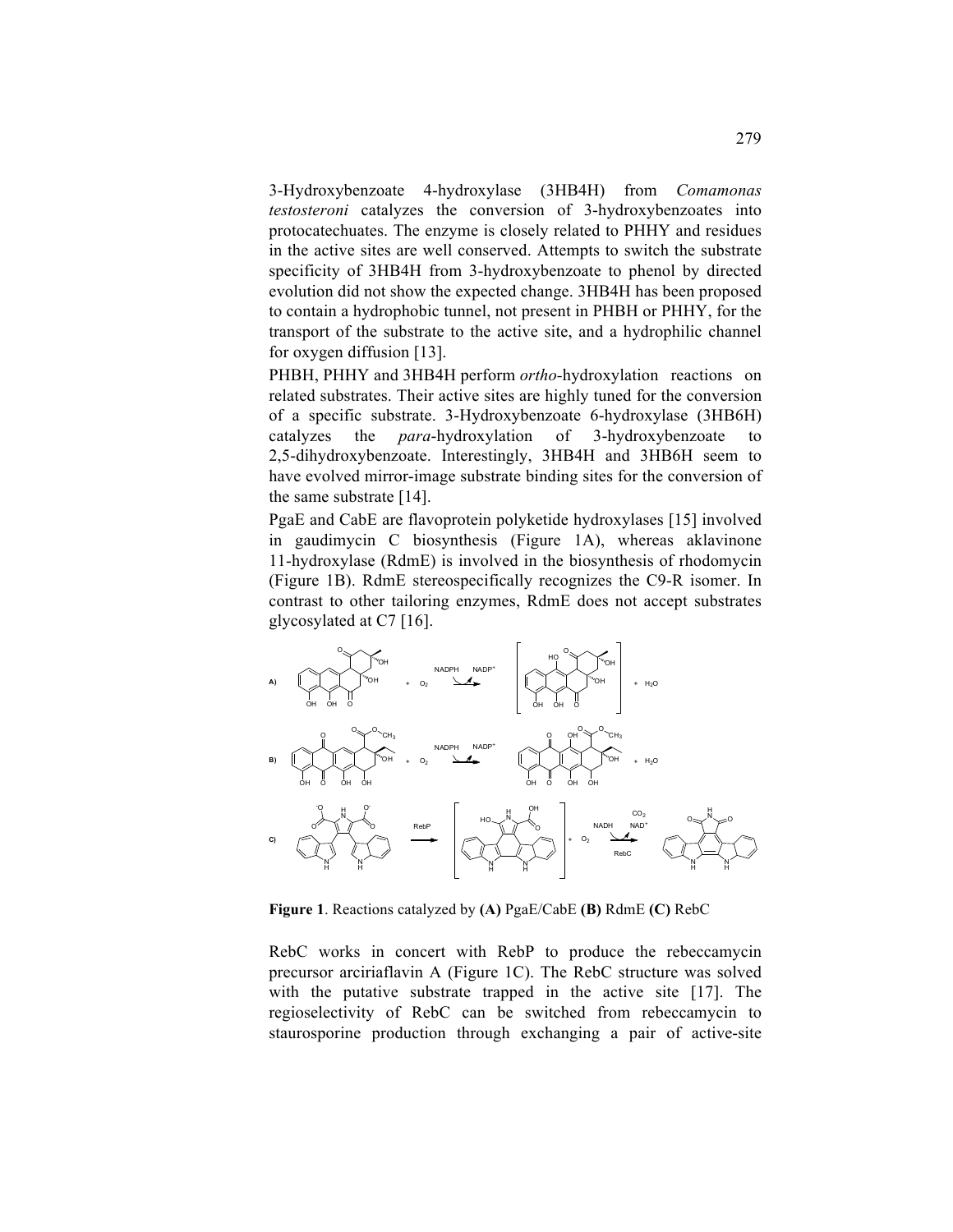residues important in indolocarbazole ring contact [18]. RebC has been crystallized in the substrate free, substrate bound and cofactor reduced form [19]. The free enzyme shows a disordered helix that gets ordered upon substrate binding and reduction of the flavin. The reversible melting of this helix is supposed to guarantee substrate binding, entrapment and product release.

Single-component aromatic hydroxylases use NAD(P)H as electron donor for flavin reduction. Generally, the rate of flavin reduction is controlled by substrate binding. This, and the rapid dissociation of the oxidized pyridine nucleotide, discriminates the class A enzymes from Baeyer-Villiger monooxygenases. With the BVMOs (class B), the coenzyme remains bound throughout the catalysis, an essential requirement for the stabilization of the anionic peroxyflavin [20]. In the class A enzymes, the NAD(P)H reacts with the flavin outside the active site. Cofactor movement is one of the surprising features of flavoprotein aromatic hydroxylases. It was discovered in PHBH [8] and turns out to be a general mechanism. The aromatic substrate is not always necessary for flavin movement. An example is the substratefree RebC where a loop-helix transition helps FAD to swing in after reduction [19].

Flavoprotein aromatic hydroxylases have evolved several strategies to permit substrate entrance into the active sites. In PHBH, the *open* conformation seems required to let the substrate enter directly from the FAD cleft [21]. In PHHY, phenol may enter from the same side, but no FAD *open* conformation was observed. Instead, cofactor movement in PHHY is coupled to a major conformational change of a helix that acts as a lid, closing the FAD cleft after substrate binding [22]. 3HB4H, PhzS and MHPCO display a tunnel probably needed to guide the substrate from the surface to the active site. Another adopted strategy is a loop-to-helix change observed in RebC and speculated in PhzS. Both hydroxylases act in concert with another enzyme, leaving the possibility that the loop-to-helix transition is part of a substrate channeling process. Substrate recognition, transport and product release are intriguing elements of flavoprotein hydroxylase catalysis, with ingenious diversity displayed among the family members.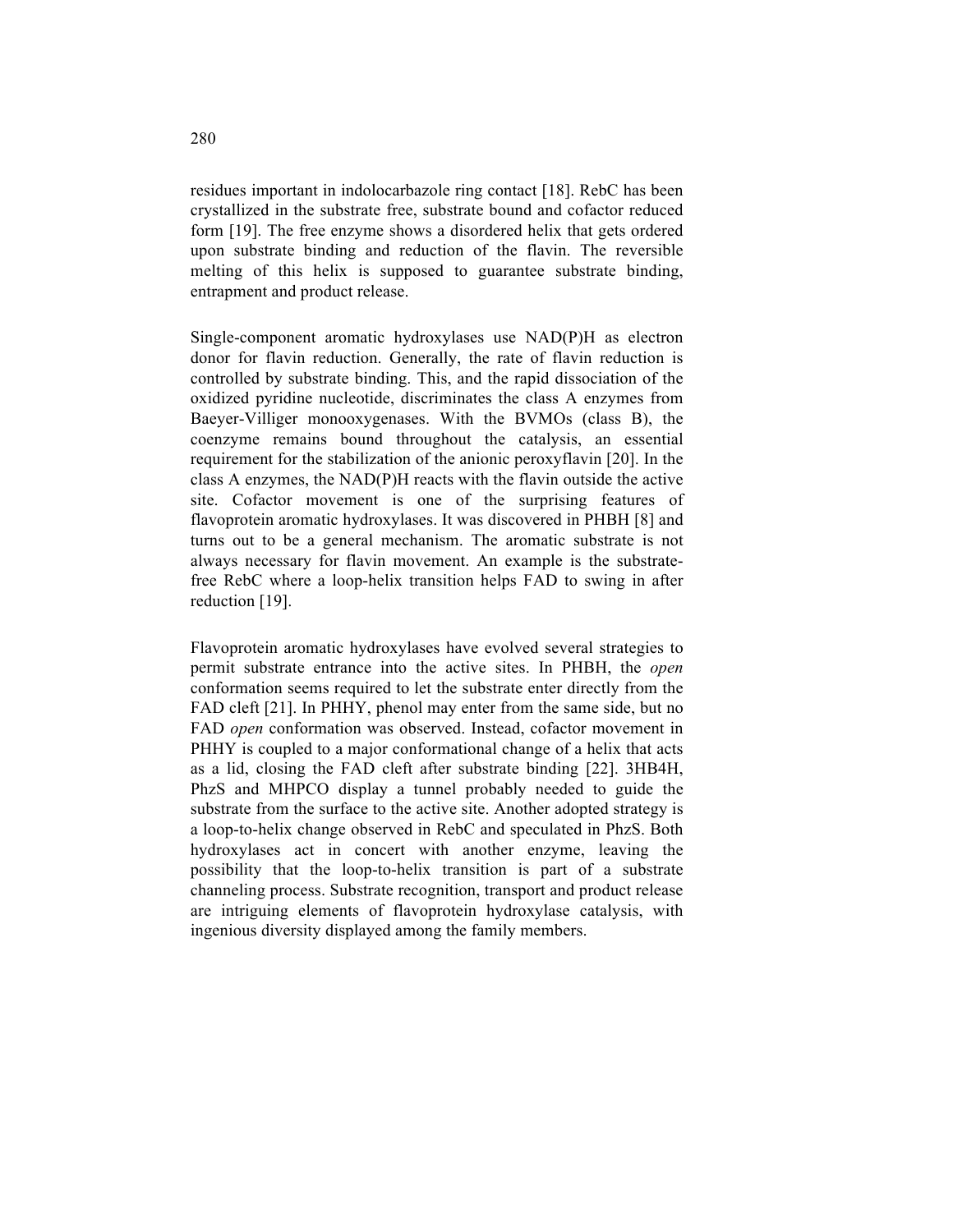## Class E enzymes

Styrene monooxygenases (SMOs) convert styrene into styrene oxide. All characterized bacterial SMOs are flavin-dependent two-component proteins comprising a reductase (SMOB) and a monooxygenase (SMOA). Remarkably, in few cases the enzyme occurs as a fusion protein [5]. Bacterial SMOs show a high enantioselectivity and in almost all cases solely the (*S*)-enantiomer of styrene oxide is formed [5, 23-25]. Besides the natural substrate styrene also numerous derivatives are converted in more or less stereoselective manner (Figure 2).



**Figure 2.** Epoxides and sulfoxides yielded from SMO-based biocatalysis. Yield and enantiopurity depends on the enzyme.  $R1 = -Cl$ ,  $-Br$ ,  $-F$ ,  $-OH$ , or  $-$ CH3; R2 and/or  $R3 = CH3$  or H;  $R4 = CH2OH$  or CH2Cl.

The 3D-structure of dimeric SMOA from *Pseudomonas* is quite homologous to that of PHBH [3]. Comparison of the apo-SMOA structure with wild-type and mutant structures of PHBH provides insight in identifying amino acid side chains that are thought to define the substrate and flavin-binding pockets of SMOA (Figure 3). The observed differences reflect fundamental differences in the mechanisms of these enzymes. PHBH binds tightly to both oxidized and reduced FAD and interacts directly with NADPH, whereas SMOA is completely reliant on an external source of reduced FAD.

The functional significance of active site amino acid side chains of SMOA has been investigated through evaluation of the relative catalytic activities of site directed mutants of the epoxidase and used to assist in evaluating computational models of SMOA [26]. Subsequent engineering efforts to improve or alter the catalytic activity of SMOA have met with some success. Error-prone mutagenesis proved successful in increasing the epoxidation activity of SMO for both styrene and indole [27]. Site directed mutagenesis guided by the results of docking substrate analogues led to the identification of mutant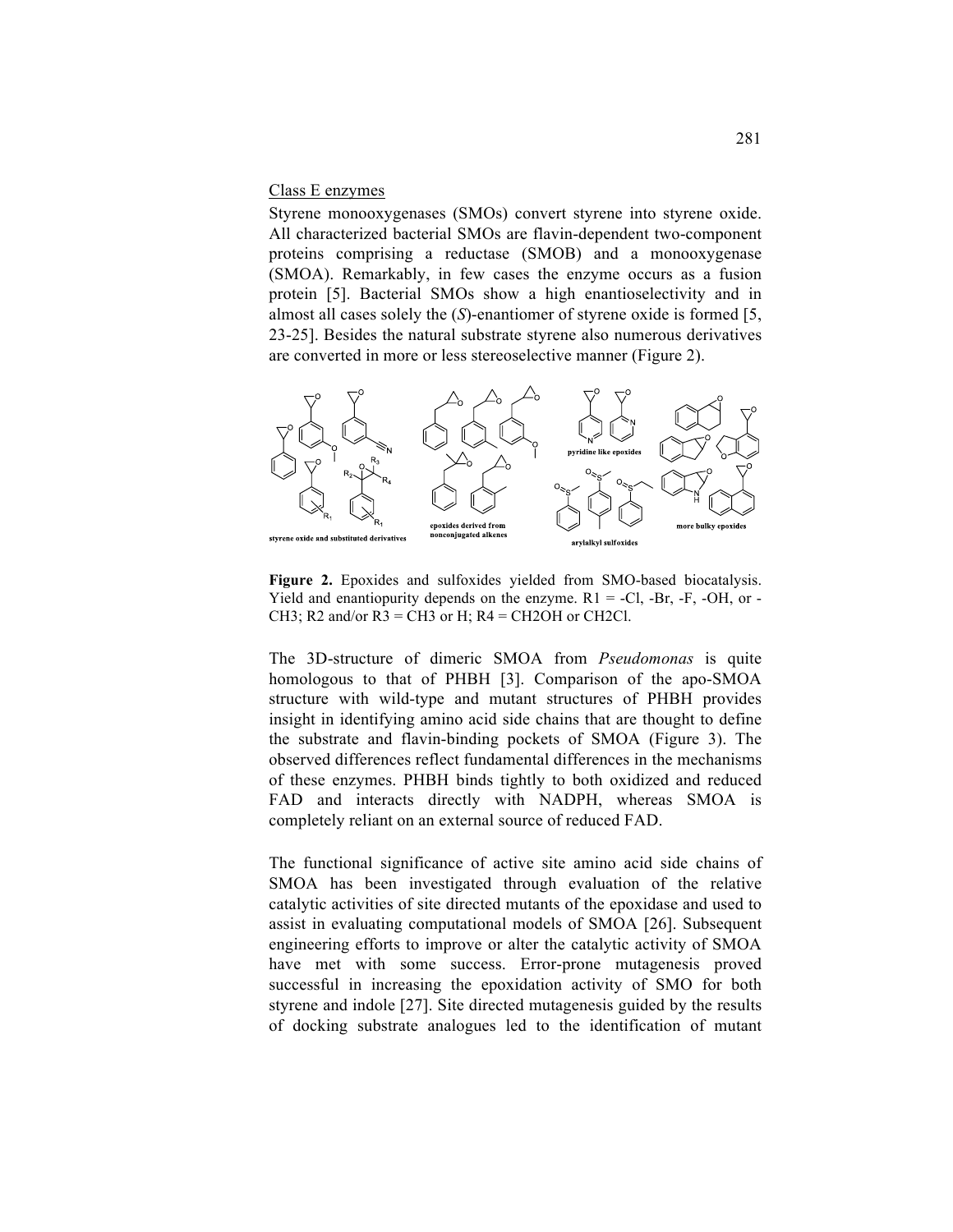enzyme forms with higher substrate specificity for α-methyl and α-ethyl styrenes [28]. These results suggest that there is a bright future for the production of SMO variants with enhanced catalytic activity and alternate substrate specificities.



**Figure 3.** Projection of oxidized FAD and bound substrate locations observed in PHBH onto the active site of SMOA. Hydrophobic side chains lining the proposed styrene-binding pocket of SMOA are shown.

The reduced flavin of SMOA binds 8000-fold more tightly than does oxidized flavin. In turnover, reduced FAD supplied by SMOB, binds firmly as a substrate to apo-SMOA but then reacts catalytically with molecular oxygen as a coenzyme to form tightly-bound flavin-oxygen intermediates associated with the synthesis of styrene oxide. FAD then dissociates from SMOA as a product of the epoxidation reaction (Figure 4). This result demonstrates the versatility of the flavin hydroperoxide and emphasizes the important role of the SMOA active site in carefully orientating and poising styrene and flavinhydroperoxide to allow the exquisite, enantioselective delivery of oxygen observed in the SMOA-catalyzed epoxidation of styrene [29].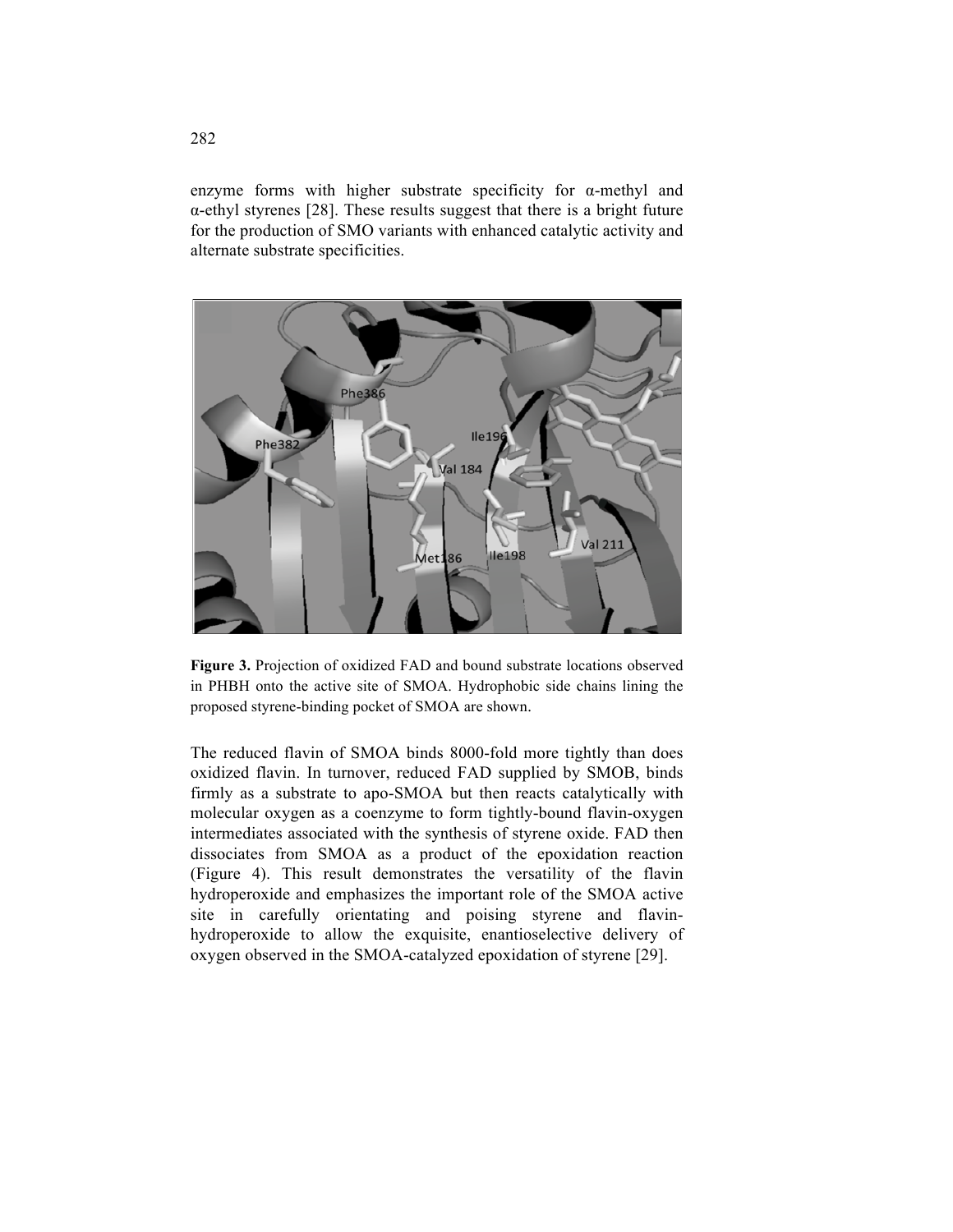

**Figure 4.** Styrene-epoxidation and FAD-recycling reactions of SMO. The FAD C4a-hydroperoxide intermediate catalyzes the stereoselective addition of oxygen to styrene to yield the styrene oxide and FAD C4a-hydroxyflavin product complex. Subsequent release of styrene oxide and elimination of water yields a weakly interacting SMOA-oxidized flavin complex. Oxidized FAD is recycled in the NADH-dependent flavin reduction reaction of SMOB. Given rate constants are derived from rapid reaction studies at 25°C [29].

The dimeric NADH-specific flavin reductase SMOB serves as the primary supply line for reduced FAD required in the SMOA-catalyzed epoxidation reaction [23]. SMOB is closely related to PheA2, the flavin reductase of the two-component phenol hydroxylase PheA [30,31]. In steady-state turnover, SMOB catalyzes the rapid and indiscriminate reduction of oxidized FAD, FMN, and riboflavin [23]. This apparent lack of specificity is interesting, considering that the flavin-catalyzed epoxidation reaction of SMOA is FAD-specific. When FAD is in excess over the enzyme active site concentration and SMOA and SMOB are present in equimolar concentrations, the rate at which SMOB catalyzes the reduction of the FAD pool greatly exceeds the rate at which SMOA can employ it in styrene epoxidation. This uncoupling of flavin reduction and styrene epoxidation is inefficient and results in the production of reactive oxygen species, mainly in the form of hydrogen peroxide. Rates of NADH consumption by SMOB and styrene oxide synthesis by SMOA can be matched if SMOA is present in excess over SMOB or at equal SMOA and SMOB concentrations if the FAD concentration is less than or equal to the concentration of available active sites. Under the latter conditions FAD species, occurring during catalysis (Figure 4), are predominantly bound to the SMO components [32].

Although efficient coupling of the NADH-consumption and styreneepoxidation reactions is possible over a range of protein- and flavin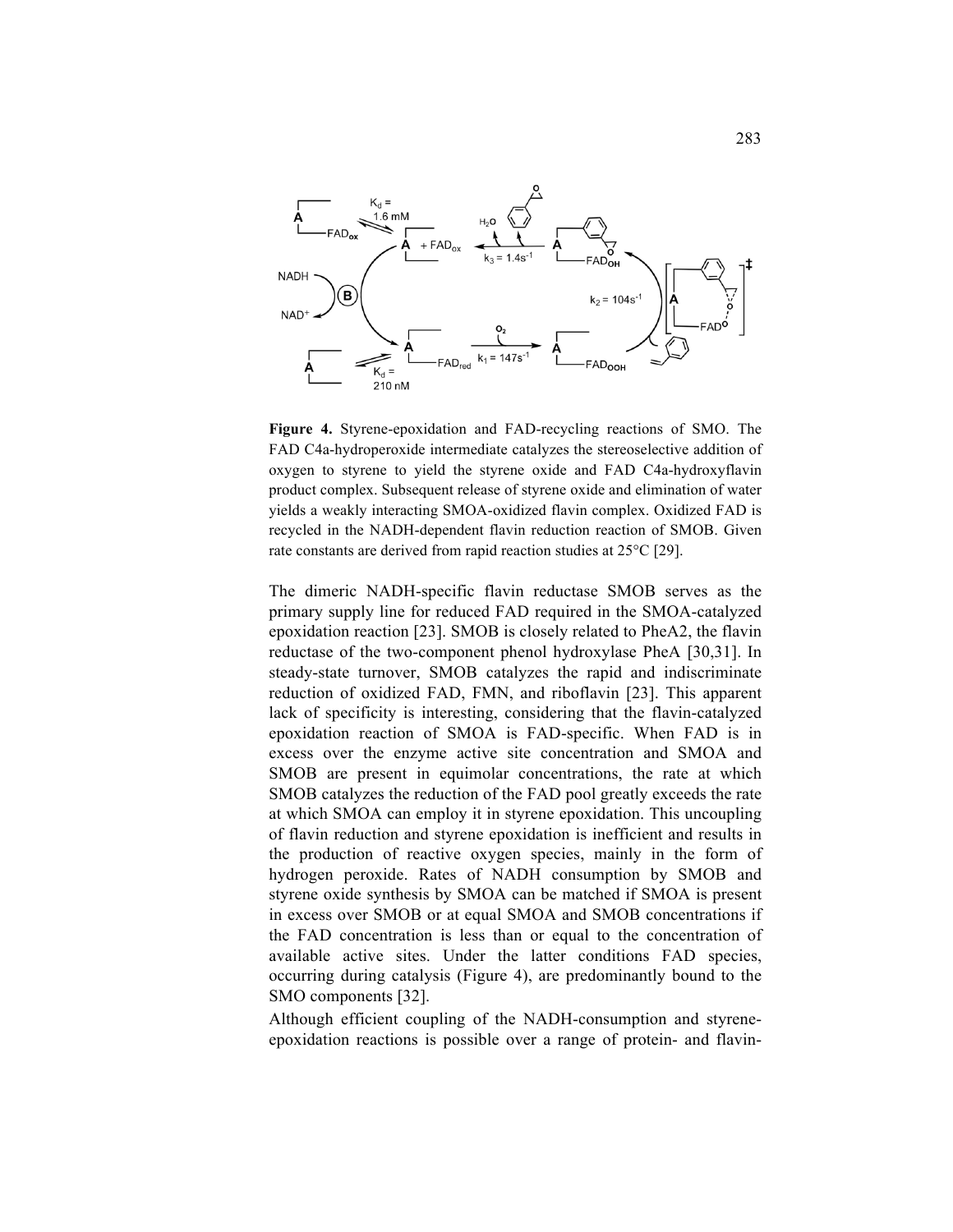concentrations, there may be an additional need for SMOA-SMOB complex formation to explain the full range of reaction coupling efficiency [32]. This possibility that a protein-protein complex may form during catalysis is an area of current research.

Recently, we characterized the first representative of a new type of SMO in which the reductase component is fused to the monooxygenase component [5]. The fusion protein StyA2B from *Rhodococcus opacus* 1CP is the first self-sufficient styrene monooxygenase reported. A low epoxidizing activity of the fused monooxygenase as well as the occurrence of a second single monooxygenase gene (*styA1*) encoded directly upstream to *styA2B* raised questions on a functional dependence of both proteins. Indeed, it could be demonstrated that StyA1 and StyA2B together are a more efficient SMO [6]. StyA1 accepts reduced FAD also from other reductases yielding a similar monooxygenase activity, demonstrating that this component is the main epoxidase in this SMO-type and that StyA2B is mainly acting as a FAD reductase. The reductase subunit of StyA2B is sufficient to deliver reducing equivalents to both monooxygenases (A1 and A2). Furthermore, a kind of protein cross-talk or transient complex formation between both proteins during which reduced FAD is channeled from reductase to monooxygenases is supposed since highest epoxidation activity and efficiency is observed at an equimolar ratio of both components [6]. Based on genome mining only few representatives of this fusion-type SMO were identified yet. Most of them are found among the Gram-positive Actinobacteria [6]. Considering the gene/protein organization and subunit characteristics, two groups of subclass E flavoprotein monooxygenases can be designated: E1 comprising StyA/StyB typically from *Pseudomonas*species and E2 represented by StyA1/StyA2B from *Rhodococcus opacus* 1CP.

#### **Conclusions**

The structural and mechanistic studies on flavoprotein aromatic hydroxylases have revealed that these enzymes use a number of strategies to perform efficient catalysis. Tightly controlled FAD reduction avoids the unproductive consumption of NAD(P)H, and active sites are optimized for the regioselective incorporation of a hydroxyl group.

So far, relatively few hydroxylases have been described that consist of a reductase and a monooxygenase component [33-36]. Nevertheless,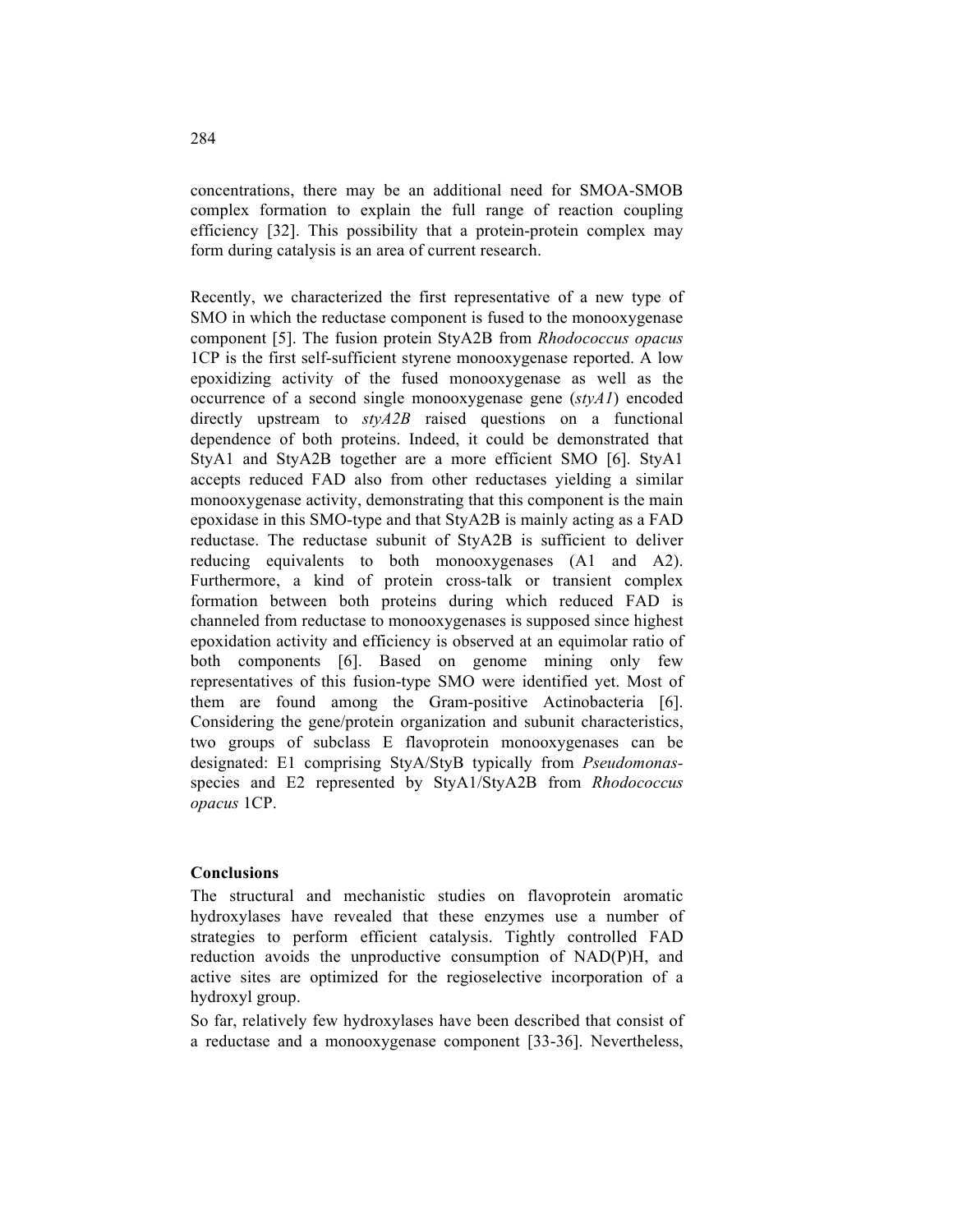these enzymes are of main interest for synthetic applications because they might adapt to new substrates more quickly than the hydroxylases that must coordinate the reductase and oxygenase functions in a single polypeptide chain [36]. It is anticipated that many more two-component monooxygenase systems will be uncovered from the metagenome, either in free form or fused as in StyA2B.

The nature and possible vantages of the self-sufficient one-component SMO (StyA2B) needs further investigation. Elucidation of the structure and mechanism of this protein might help to design highly active and selective one-component SMOs for biotechnological purposes.

The progress in chemical, electrochemical, and light-driven cofactor regeneration show the general applicability for flavoprotein monooxygenases in biocatalysis [37]. The broad substrate range converted by these enzymes provides access to many valuable building blocks for chemical syntheses. The recently published structures and insights in mechanisms allow further approaches in protein engineering in order to alter active sites for higher activities or acceptance of alternative substrates.

#### **References**

- 1. W.J. van Berkel, N. Kamerbeek, M.W. Fraaije (2006) Flavoprotein monooxygenases, a diverse class of oxidative biocatalysts, *J. Biotechnol.* **124**, 670-89.
- 2. B. Palfey, C.A. McDonald (2010) Control of catalysis in flavindependent monooxygenases, *Arch. Biochem. Biophys.* **493**, 26-36.
- 3. A. Schmid, K. Hofstetter, H. Feiten, F. Hollmann, B. Witholt (2001) Integrated biocatalytic synthesis on gram scale: the highly enantioselective preparation of chiral oxiranes with styrene monooxygenase, *Adv. Synth. Catal.* **343**, 732-737.
- 4. U.E. Ukaegbu, A. Kantz, M. Beaton, G.T. Gassner, A.C. Rosenzweig (2010) Structure and ligand binding properties of the epoxidase component of styrene monooxygenase, *Biochemistry* **49**, 1678-1688.
- 5. D. Tischler, D. Eulberg, S. Lakner, S. Kaschabek, W.J. van Berkel, M. Schlömann (2009) Identification of a novel self-sufficient styrene monooxygenase from *Rhodococcus opacus* 1CP, *J. Bacteriol.* **191**, 4996-5009.
- 6. D. Tischler, R. Kermer, J. Gröning, S. Kaschabek, W.J. van Berkel, M. Schlömann (2010) StyA1 and StyA2B from *Rhodococcus opacus* 1CP: a multifunctional styrene monooxygenase system, *J. Bacteriol.* **192**, 5220-5227.
- 7. B. Entsch, W.J. van Berkel (1995) Structure and mechanism of para-hydroxybenzoate hydroxylase, *FASEB J.* **9**, 476-483.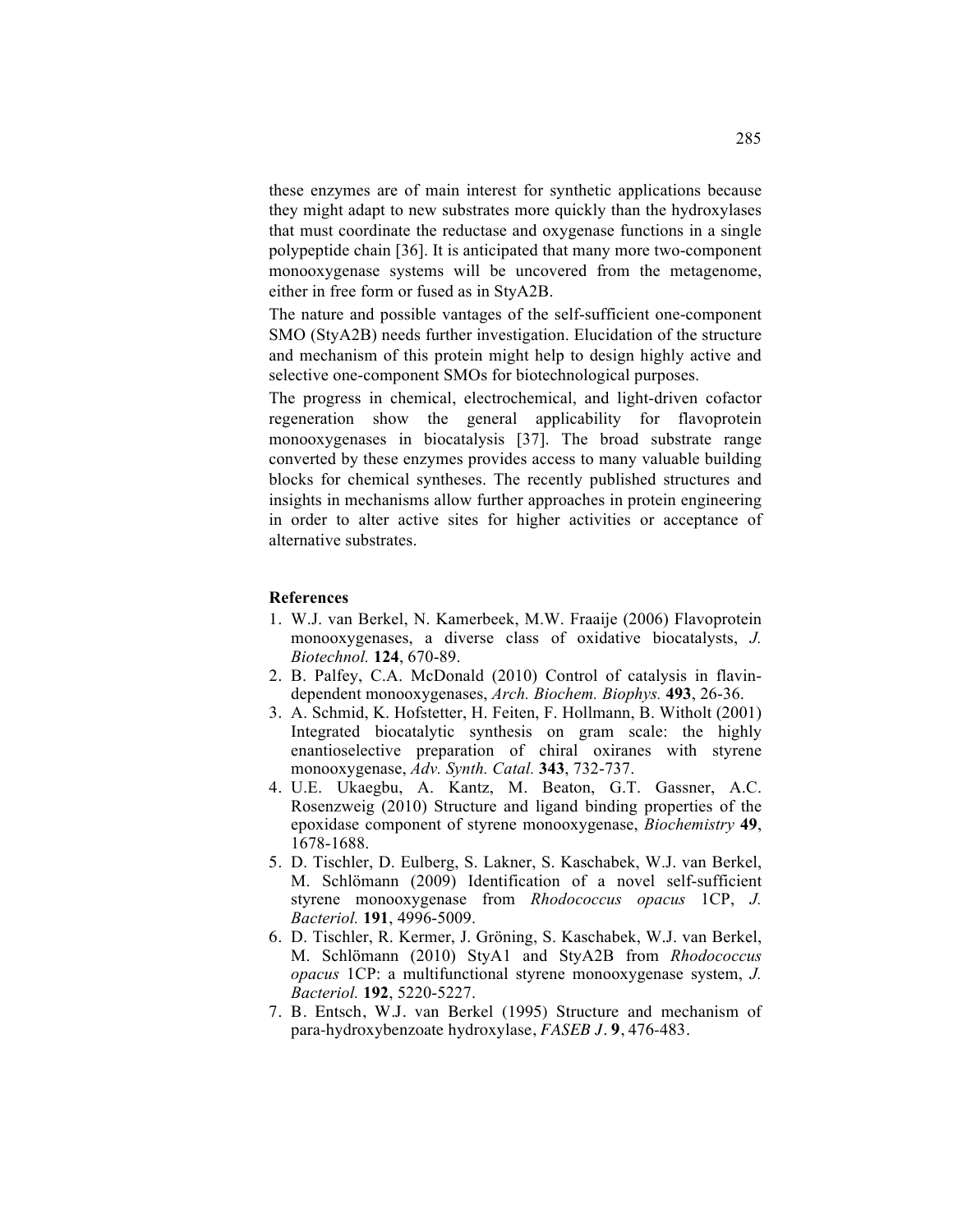- 8. A.P. Jadan, M.J.H. Moonen, S. Boeren, L.A. Golovleva, I.M. Rietjens, W.J. van Berkel (2004) Biocatalytic potential of *p*-hydroxybenzoate hydroxylase from *Rhodococcus rhodnii* 135 and *Rhodococcus opacus* 557, *Adv. Synth. Catal.* **346**, 367-375.
- 9. H.Y. Neujahr, K.G. Kjellén (1978) Phenol hydroxylase from yeast: reaction with phenol derivatives, *J. Biol. Chem.* **253**, 8835-8841.
- 10.S. Peelen, I. M. Rietjens, M.G. Boersma, J. Vervoort (1995) Conversion of phenol derivatives to hydroxylated products by phenol hydroxylase from *Trichosporon cutaneum*. A comparison of regioselectivity and rate of conversion with calculated molecular orbital substrate characteristics, *Eur. J. Biochem.* **227**, 284-291.
- 11.D. Xu, C. Enroth, Y. Lindqvist, D.P. Ballou, V. Massey (2002) Studies of the mechanism of phenol hydroxylase: effect of mutation of proline 364 to serine, *Biochemistry* **41**, 13627-13636.
- 12.H.-K. Chang, G.J. Zylstra (2008) Examination and expansion of the substrate range of *m*-hydroxybenzoate hydroxylase, *Biochem. Biophys. Res. Commun.* **371**, 149-153.
- 13.T. Hiromoto, S. Fujiwara, K. Hosokawa, H. Yamaguchi (2006) Crystal structure of 3-hydroxybenzoate hydroxylase from *Comamonas testosteroni* has a large tunnel for substrate and oxygen access to the active site*, J. Mol. Biol.* **364**, 878-896.
- 14.S. Montersino, R. Orru, A. Mattevi, W.J. van Berkel (2011) Structural basis of regioselective hydroxylation in 3-hydroxybenzoate hydroxylases. *Proceedings Flavins and Flavoproteins XVII*, Berkeley, California, pp. 295-300.
- 15.H. Koskiniemi, M. Metsa-Ketela, D. Dobritzsch, P. Kallio, H. Korhonen, P. Mantsala, G. Schneider, J. Niemi (2007) Crystal structures of two aromatic hydroxylases involved in the early tailoring steps of angucycline biosynthesis, *J. Mol. Biol.* **372**, 633- 648.
- 16.Y. Lindqvist, H. Koskiniemi, A. Jansson, T. Sandalova, R. Schnell, Z. Liu, P. Mäntsälä, J. Niemi, G. Schneider (2009) Structural basis for substrate recognition and specificity in aklavinone-11 hydroxylase from rhodomycin biosynthesis, *J. Mol. Biol.* **393**, 966- 977.
- 17.K.S. Ryan, A.R. Howard-Jones, M.J. Hamill, S.J. Elliott, C.T. Walsh, C.L. Drennan (2007) Crystallographic trapping in the rebeccamycin biosynthetic enzyme RebC, *Proc Natl Acad Sci USA* **104**, 15311-15316.
- 18.K. Groom, A. Bhattacharya, D.L. Zechel (2011) Rebeccamycin and staurosporine biosynthesis: insight into the mechanisms of the flavin-dependent monooxygenases RebC and StaC, *Chembiochem* **12**, 396-400.
- 19.K.S. Ryan, S. Chakraborty, A.R. Howard-Jones, C.T. Walsh, D.P. Ballou, C.L. Drennan (2008) The FAD cofactor of RebC shifts to an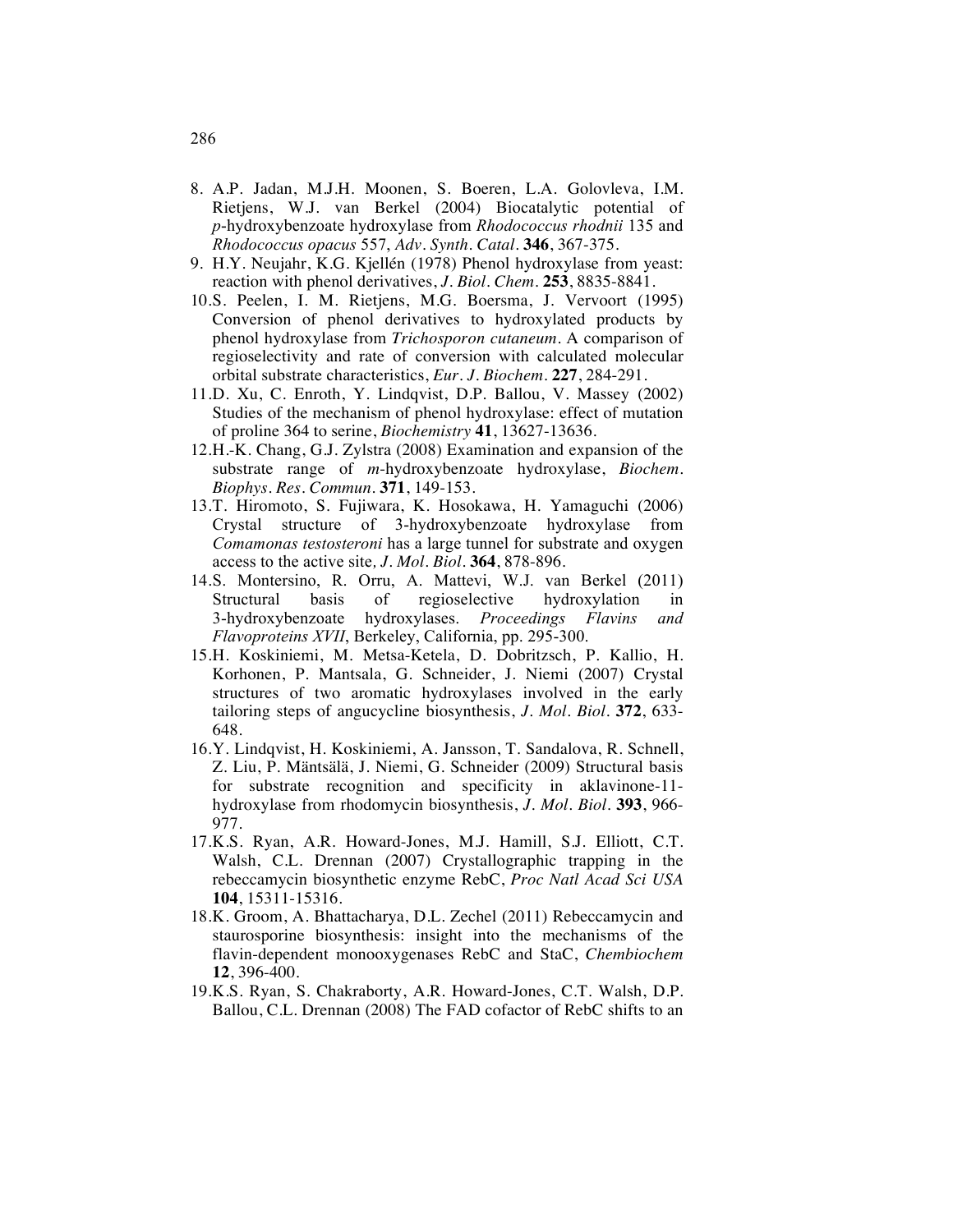in conformation upon flavin reduction *Biochemistry* **47**, 13506- 13513.

- 20.E. Malito, A. Alfieri, M.W. Fraaije, A. Mattevi (2004) Crystal structure of a Baeyer-Villiger monooxygenase, *Proc. Natl. Acad. Sci. USA* **101**, 13157-13162.
- 21.D.P. Ballou, B. Entsch, L.J. Cole (2005) Dynamics involved in catalysis by single-component and two-component flavin-dependent aromatic hydroxylases, *Biochem. Biophys. Res. Commun.* **338**, 590- 598.
- 22.C. Enroth, H. Neujahr, G. Schneider, Y. Lindqvist (1998) The crystal structure of phenol hydroxylase in complex with FAD and phenol provides evidence for a concerted conformational change in the enzyme and its cofactor during catalysis, *Structure* **6**, 605-617.
- 23.K. Otto, K. Hofstetter, M. Röthlisberger, B. Witholt, A. Schmid (2004) Biochemical characterization of StyAB from *Pseudomonas* sp. strain VLB120 as a two-component flavin-diffusible monooxygenase, *J. Bacteriol.* **186**, 5292-5302.
- 24.E.W. van Hellemond, D.B. Janssen, M.W. Fraaije (2007) Discovery of a novel styrene monooxygenase originating from the metagenome, *Appl. Environ.Microbiol.* **73**, 5832-5839.
- 25.H. Lin, Y. Liu, Z. L. Wu (2011) Highly diastereo- and enantioselective epoxidation of secondary allylic alcohols catalyzed by styrene monooxygenase, *Chem. Commun.* **47**, 2610-2612.
- 26.K.A. Feenstra, K. Hofstetter, R. Bosch, A. Schmid, J.N. Commandeur, N.P. Vermeulen (2006) Enantioselective substrate binding in a monooxygenase protein model by molecular dynamics and docking, *Biophys. J.* **91**, 3206-3216.
- 27.L.J. Gursky, J. Nikodinovic-Runic, K.A. Feenstra, K.E. O'Connor (2009) *In vitro* evolution of styrene monooxygenase from *Pseudomonas putida* CA-3 for improved epoxide synthesis, *Appl. Microbiol. Biotechnol.* **85**, 995-1004.
- 28.A.A. Qaed, H. Lin, D.F. Tang, Z.L. Wu (2011) Rational design of styrene monooxygenase mutants with altered substrate preference, *Biotechnol. Lett.* **33**, 611-616.
- 29.A. Kantz, G.T. Gassner (2011) Nature of the reaction intermediates in the flavin adenine dinucleotide-dependent epoxidation mechanism of styrene monooxygenase, *Biochemistry* **50**, 523-532.
- 30.U. Kirchner, A.H. Westphal, R. Müller, W.J. van Berkel (2003) Phenol hydroxylase from *Bacillus thermoglucosidasius* A7, a twoprotein component monooxygenase with a dual role for FAD, *J. Biol. Chem.* **278**, 47545-47553.
- 31.R.H. van den Heuvel, A.H. Westphal, A.J. Heck, M.A. Walsh, S. Rovida, W.J. van Berkel, A. Mattevi (2004) Structural studies on flavin reductase PheA2 reveal binding of NAD in an unusual folded conformation and support novel mechanism of action, *J. Biol. Chem.* **279**, 12860-12867.